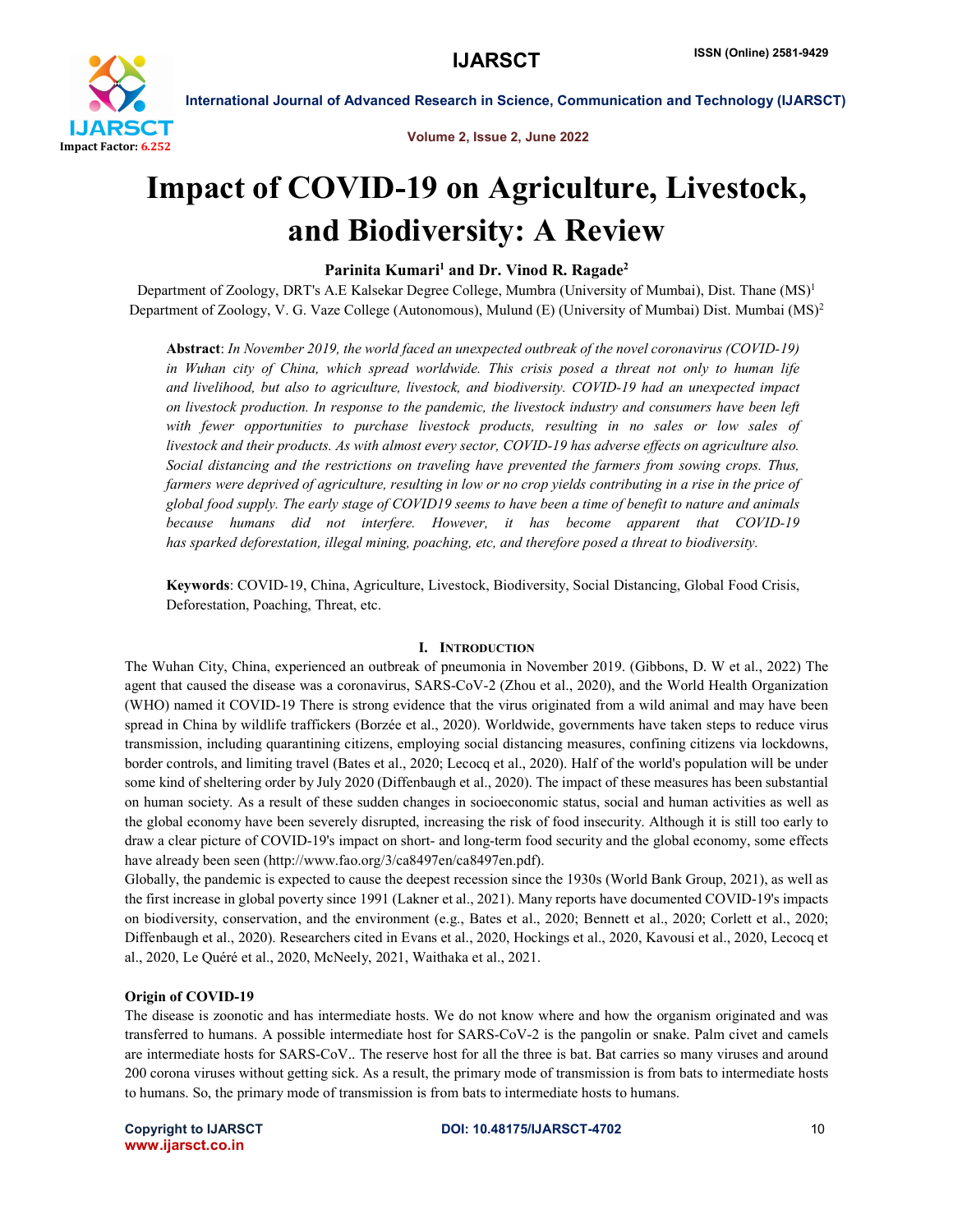

### Volume 2, Issue 2, June 2022

*Image 1:* Zoonotic links of SARS-CoV-2. Bat has been reported as the reservoir source of SARS-CoV-2. The intermediate host is not yet elucidated clearly and presently snake and/or pangolins are reported to the intermediate host. Reports regarding the transmission of SARS-CoV-2 from human to animal have been speculated. Study also shows that SARS-CoV-2 replicate poorly in pig, chicken and duck while ferrets and cats are susceptible.



*Credit: 5. Tiwari R, Dhama K, Sharun K, Iqbal Yatoo M, Malik Y, Singh R et al. COVID-19: animals, veterinary and zoonotic links. Veterinary Quarterly. 2020;40(1):169-182.*

# II. METHODOLOGY

Literature available in the public domain has been referred for the present review. I have cited the recent research papers and concluded this review.

### III. DISCUSSION

# IMPACT OF COVID-19 ON LIVESTOCK

Globally, the COVID-19 pandemic affected the food system directly through the change in the supply-demand system, and indirectly through a decrease in purchasing power, the capacity of food distribution, and increased healthcare demands. Due to the COVID-19 outbreak, many economic activities and industries are negatively impacted, and livestock production is among the worst affected (Poudel PB et al., 2020, Gortázar C 2020).

A farm animal, whether it is in a dairy, a beef, or an ewe system, plays an essential role in maintaining food security and addressing socioeconomic needs such as agricultural livelihoods and income. Globally, farm animals provide meat, milk, and eggs that contribute directly to food security and contribute indirectly to crop production through the provision of manure and transport (http://www.fao.org/docrep/014/i2373e/i2373e00.html). The lockdown and other restrictive measures taken to control the COVID-19 pandemic have negatively impacted the livestock industry, particularly the dairy and meat industries, and related processes (Seleiman MF et al., 2020, Galanakis CM 2020). It was difficult to move live animals and animal products (meat, milk, and eggs) to markets, and there were limitations to seasonal border crossings with ruminants.

www.ijarsct.co.in

### Copyright to IJARSCT DOI: 10.48175/IJARSCT-4702 11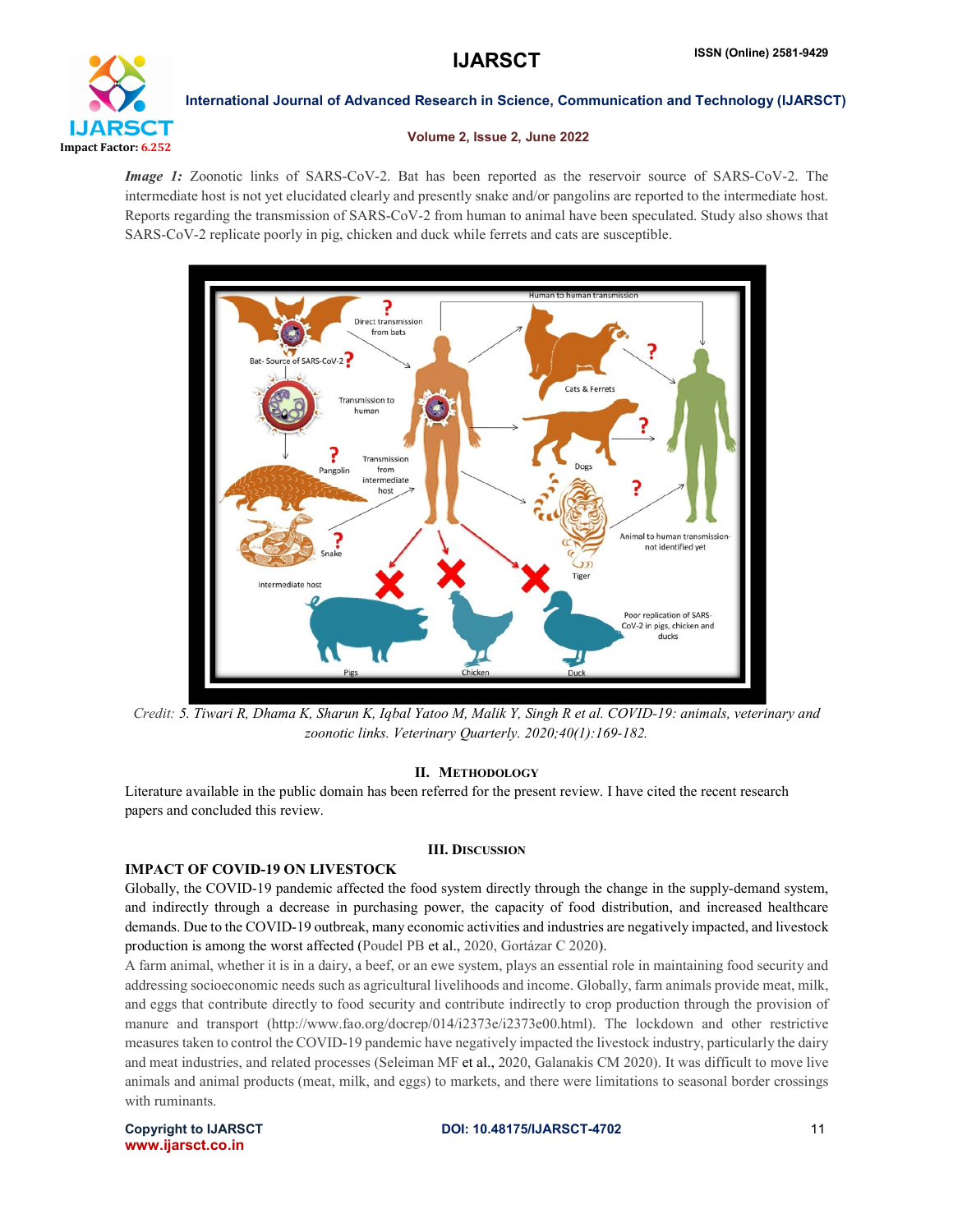

### Volume 2, Issue 2, June 2022

There were also shortages of labor and professional services (http://www.fao.org/3/ca9177en/CA9177EN.pdf). Because of these obstacles, the livestock industry has been severely disrupted, resulting in a reduction in its efficiency and profitability (http://www.fao.org/3/ca9177en/CA9177EN.pdf).

# IMPACT OF COVID-19 ON AGRICULTURE

Food supply chains were disrupted and food prices spiked as a result of the uncertainty caused by the crisis, restrictions on interstate movements, and the absence of transportation (Kalsi et al., 2020) and reductions in farm output (Kalsi et al., 2020). Following the lockdown, pulses, wheat flour and milk prices were 1–5% higher; and edible oils and staple grains (rice and wheat) prices were 4–9% lower because of removing import restrictions and government interventions such as food distribution. Prices of tomatoes rose by 77–78% in a week and by 114–117% a month following the lockdown (for more details, see Cariappa et al., 2020a). Market reforms and distress sales led to increased arrivals in May, insulating farmers from lower prices (Varshney et al., 2020). Compared to urban areas, smaller cities and rural areas saw higher prices rise (Cariappa et al., 2020a; Narayanan and Saha, 2020).

### IMPACT OF COVID-19 ON BIODIVERSITY

What is Biodiversity- Diversity of life on Earth can be referred to as biodiversity (from "biological diversity"). The term encompasses biodiversity at all levels and can include the ecological, cultural, and evolutionary processes that sustain life. In addition to species that are rare, threatened, or endangered, biodiversity also includes living organisms that we have little knowledge about, such as microbes, fungi, and invertebrates.

### Does nature play any role in the spread of the disease?

Ecosystems in nature function similarly to the human body: When they are robust and healthy, which means they have diverse species and space for healthy animal populations, they are less likely to be sources of disease. As the global wildlife trade persists and human activities expand deeper into tropical forests, humans are increasing their exposure to wild animals and the diseases they may carry. When mining and logging degrade or destroy wildlife habitats, animals are forced into different or smaller areas and are more likely to become stressed or sick. They are also more likely to come into contact with people and domestic animals, driving the transmission of disease from wildlife to humans

### IMPACT OF COVID-19 ON NATURE

In the midst of the COVID-19 epidemic, there is a misperception that nature is "getting a break.". However, widespread land grabbing, deforestation, illegal mining, and poaching are increasing pressure on rural areas in the tropics. Many people who lost their jobs in cities are returning to their rural homes, further increasing the pressure on natural resources and increasing the risk of COVID-19 spreading in rural areas. The world is witnessing an increase in deforestation in Asia, Africa and Latin America as illegal miners and loggers infiltrate indigenous lands, potentially exposing remote indigenous communities to the virus.

There have been disproportionate impacts of the pandemic on biodiversity research and conservation (see Cooke et al., 2020). Several studies around the world suggest that actions taken during the pandemic benefited the environment (e.g., improved air quality throughout major cities) (Lal et al., 2020; Mahato et al., 2020; Nakada and Urban, 2020). However, the deleterious effect outweighed the beneficial one (Muhumuza and Balkwill, 2013; Roe et al., 2015; Corlett et al., 2020).

# IV. BENEFICIAL EFFECT ON BIO-DIVERSITY

a) Reduced Atmospheric Pollution - Pollution and carbon emissions are concerns around the world. However, the challenge of pollution has decreased with improved air quality and the environment since the global Covid-19 pandemic began as industries and transport shut down (Corlett et al). At present, the pandemic has benefitted the atmosphere and the environment.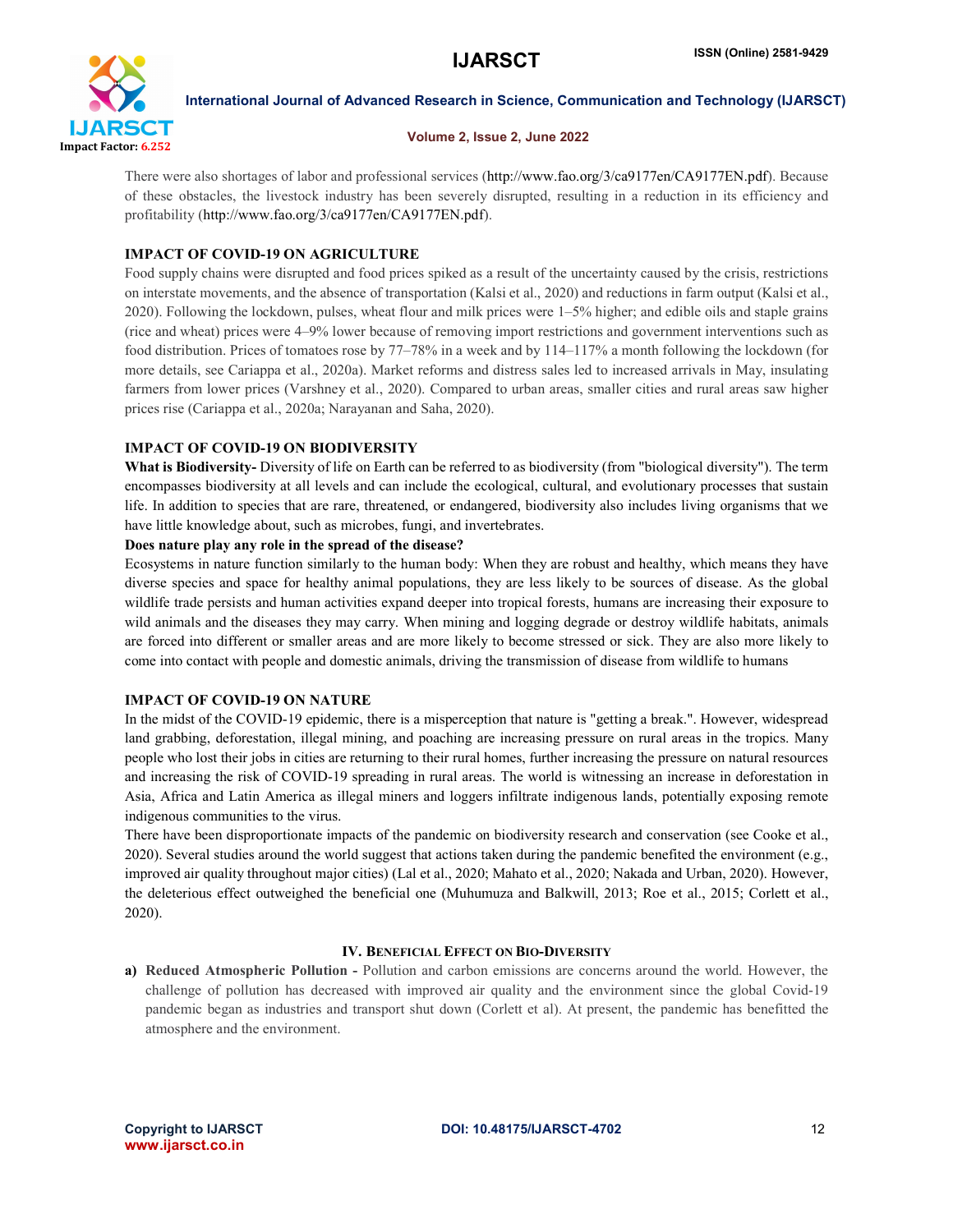

#### Volume 2, Issue 2, June 2022

| Locations             | Period of study                    | Percentage decrease (%)   | Data used                                                                                                                  | <b>References</b>            |
|-----------------------|------------------------------------|---------------------------|----------------------------------------------------------------------------------------------------------------------------|------------------------------|
| China                 | January-April, 2020                | 40                        | Tropospheric Monitoring<br>Instrument (TROPOMI) on<br>Sentinel-5, Ozone Monitoring<br>Instrument (OMI) on Aura<br>platform | Bauwens et al., 2020         |
| China                 | 1st January-25th February,<br>2020 | 25                        | NASA Satellite data                                                                                                        | NASA Earth Observatory, 2020 |
| <b>Western Europe</b> | January-April, 2020                | $20 - 38$                 | TROPOMI, OMI                                                                                                               | Bauwens et al., 2020         |
| <b>USA</b>            | January-April, 2020                | $20 - 38$                 | TROPOMI, OMI                                                                                                               | Bauwens et al., 2020         |
| Global                | January-February, 2020             | 6                         | NASA Satellite data                                                                                                        | NASA Earth Observatory, 2020 |
| Paris                 | January-February, 2020             | 54                        | NASA Satellite data                                                                                                        | Bouillon-Minois et al., 2020 |
| Po River Plain, Italy | January-February, 2020             | Decreased (not specified) | NASA Satellite data                                                                                                        | Mannucci, 2020               |

Credit: Akinsorotan O, Olaniyi O, Adeyemi A, Olasunkanmi A. Corona Virus Pandemic: Table: Implication on Biodiversity Conservation. Frontiers in Water. 2021;3.

b) Reduced Stress on Wildlife- Additionally, the 'anthropause' has benefited wildlife and allowed researchers to quantify anthropogenic impacts on biodiversity (Rutz et al., 2020). For instance, reduced human movements and activities near national parks have lowered the stress on wild animals). The majority of fishing fleets are now docked in ports and harbours, which has drastically reduced fishing pressure in the oceans (Gianni, 2020). However, cleaner environments (e.g., improved water quality, see Yunus et al., 2020) have increased the extinction rate of wild species.

### V. DELETERIOUS EFFECTS ON BIO-DIVERSITY

- a. Loss of Habile Person and Funds- The loss of highly trained staff to a pandemic is devastating for governments and conservation organizations in developing countries with limited conservation capacity.
- b. Less Attention Towards Wildlife during Covid 19- The epidemic curve is escalating in India on a daily basis, making it one of the worst-hit countries (WHO, 2020). Although mainstream and social media report a brighter side for environment and wildlife, the lockdown has significantly reduced human mobility and various disturbances in nature. However, wildlife poaching cases have more than doubled during the lockdown (Badola, 20). A review of the impacts of COVID-19 on biodiversity research and conservation in India was conducted as academic and research-related field work is temporarily discontinued, labs are not fully functional, and education, training, and other communication have moved online (Corlett et al., 2020).
- c. Reduced Revenue and Staff Strength- Protected area agencies receive funding from tourism. It can improve the living standards of local communities and make a country more prosperous (Anand and Kim, 2021). Tourism declines in protected areas lead to staff dismissals and non-organized monitoring programs (Weaver and Makiwa, 2020). The impact of the Covid-19 on tourism revenues in various countries is unknown at present.

### What efforts should be taken by the Government?

In countries experiencing a rise in deforestation, illegal mining, and poaching, governments need to maintain enforcement efforts even during the COVID-19 pandemic. In addition, countries must plan for rebuilding their economies in a way that promotes green structural transformation, including long-term commitments to public spending and pricing reforms.

### VI. CONCLUSION

This crisis posed a threat not only to human life and livelihood, but also to agriculture, livestock, and biodiversity. COVID-19 had an unexpected impact on livestock production, agriculture and bio diversity as a whole. Steps are and should be taken to overcome this crisis.

www.ijarsct.co.in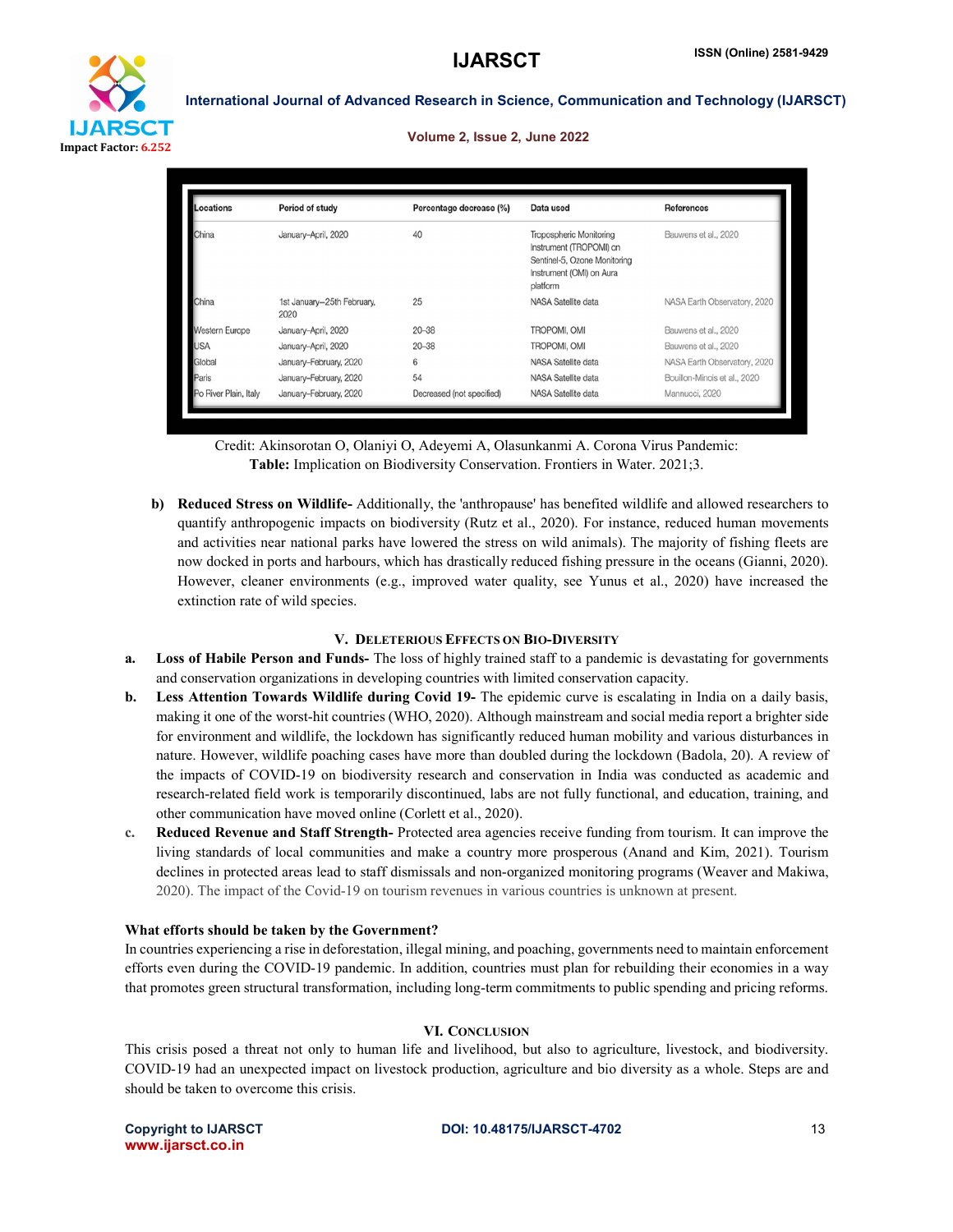

#### Volume 2, Issue 2, June 2022

#### **REFERENCES**

- [1] Akinsorotan O, Olaniyi O, Adeyemi A, Olasunkanmi A. Corona Virus Pandemic: Implication on Biodiversity Conservation. Frontiers in Water. 2021;3.
- [2] Anand, A., and Kim, D. H. (2021). Pandemic induced changes in economic activity around african protected areas captured through night-time light data. Remote Sens. 13:314
- [3] A.P. Yunus, Y. Masago, Y. Hijioka COVID-19 and surface water quality: improved lake water quality during the lockdown Sci. Total Environ., 731 (2020), p. 139012, 10.1016/j.scitotenv.
- [4] Arun, MG (2020) Critical but stable. New Delhi. Available at: https://www.indiatoday.in/magazine/nation/story/ 20200817-critical-but-stable-1708696-2020-08-08 (accessed 28 August 2020).
- [5] Barrett, CB (2020) Actions now can curb food systems fallout from COVID-19. Nature Food 1(6):319–320.
- [6] Bates, A. E., Primack, R. B., Moraga, P., & Duarte, C. M. (2020). COVID-19 pandemic and associated lockdown as a "global human confinement experiment" to investigate biodiversity conservation. Biological Conservation, 248, 108665.
- [7] Bennett, N. J., Finkbeiner, E. M., Ban, N. C., Belhabib, D., Jupiter, S. D., Kittinger, J. N., Mangubhai, S., Scholtens, J., Gill, D., & Christie, P. (2020). The COVID-19 pandemic, small-scale fisheries and coastal fishing communities. Coastal Management, 48, 336–347
- [8] Borzée, A., McNeely, J., Magellan, K., Miller, J. R. B., Porter, L., Dutta, T., Kadinjappalli, K. P., Sharma, S., Shahabuddin, G., Aprilinayati, F., Ryan, G. E., Hughes, A., Mutalib, A. H. A., Wahab, A. Z. A., Bista, D., Chavanich, S. A., Chong, J. L., Gale, G. A., Ghaffari, H. Zhang, L. COVID-19 highlights the need for more effective wildlife trade legislation. Trends in Ecology & Evolution. 2020. 35, 1052–1055
- [9] C. Rutz, M. Loretto, A.E. Bates, S.C. Davidson, C.M. Duarte, W. Jetz, M. Johnson, A. Kato, R. Kays, T. Mueller, R.B. Primack, Y. Ropert-Coudert, M.A. Tucker, M. Wikelski, F. Cagnacci COVID-19 lockdown allows researchers to quantify the effects of human activity on wildlife Nat. Ecol. Evol. (2020), 10.1038/s41559-020-1237-z
- [10] Cariappa AGA, Acharya KK, Adhav CA, et al. (2020a) Pandemic led food price anomalies and supply chain disruption: evidence from COVID-19 incidence in India. SSRN.
- [11] Corlett, R. T., Primack, R. B., Devictor, V., Maas, B., Goswami, V. R., Bates, A. E., Koh, L. P., Regan, T. J., Loyola, R., Pakeman, R. J., Cumming, G. S., Pidgeon, A., Johns, D., & Roth, R. (2020). Impacts of the coronavirus pandemic on biodiversity conservation. Biological Conservation, 246, 108571.
- [12] Diffenbaugh, N. S., et al., The COVID-19 lockdowns: a window into the earth system. Nature Reviews Earth & Environment, (2020). 1, 470–481.
- [13] Evans, K. L., Ewen, J. G., Guillera-Arroita, G., Johnson, J. A., Penteriani, V., Ryan, S. J., Sollmann, R., & Gordon, I. J. (2020). Conservation in the maelstrom of COVID-19—A call to action to solve the challenges, exploit opportunities and prepare for the next pandemic. Animal Conservation, 23, 235–238
- [14] Food and Agriculture Organization (FAO). Coronavirus Disease 2019 (COVID-19). Addressing the Impacts of COVID-19 in Food Crises. (2020). Available online at: http://www.fao.org/3/ca8497en/ca8497en.pdf (accessed July 8, 2020).
- [15] Galanakis CM. The food systems in the era of the coronavirus (COVID-19) pandemic crisis. Foods. (2020) 9:523. doi: 10.3390/foods9040523
- [16] Gibbons, D. W., Sandbrook, C., Sutherland, W. J., Akter, R., Bradbury, R., Broad, S., Clements, A., Crick, H. Q. P., Elliott, J., Gyeltshen, N., Heath, M., Hughes, J., Jenkins, R. K. B., Jones, A. H., Lopez de la Lama, R., Macfarlane, N. B. W., Maunder, M., Prasad, R., Romero-Muñoz, A., Ockendon, N. The relative importance of COVID-19 pandemic impacts on biodiversity conservation globally. Conservation Biology, 2022; 36(1).
- [17] Gortázar C, de la Fuente J. COVID-19 is likely to impact animal health. Prev Vet Med. (2020) 180:105030.
- [18] Hockings, M., Dudley, N., & Elliott, W. (2020). Editorial essay: COVID-19 and protected and conserved areas. Parks, 26, 7–24.
- [19] Imbert, C (2020) Webinar on inter-state migration in India in the time of COVID-19. India. Available at: https://www.youtube.com/watch?v=XdVp2S4-hgQ (accessed 9 September 2020).
- [20] Kalsi, SS, Sandoval, L, Sood, D (2020) COVID-19 in India Trade Situation Update Report Highlights. Report No. IN2020-0017.